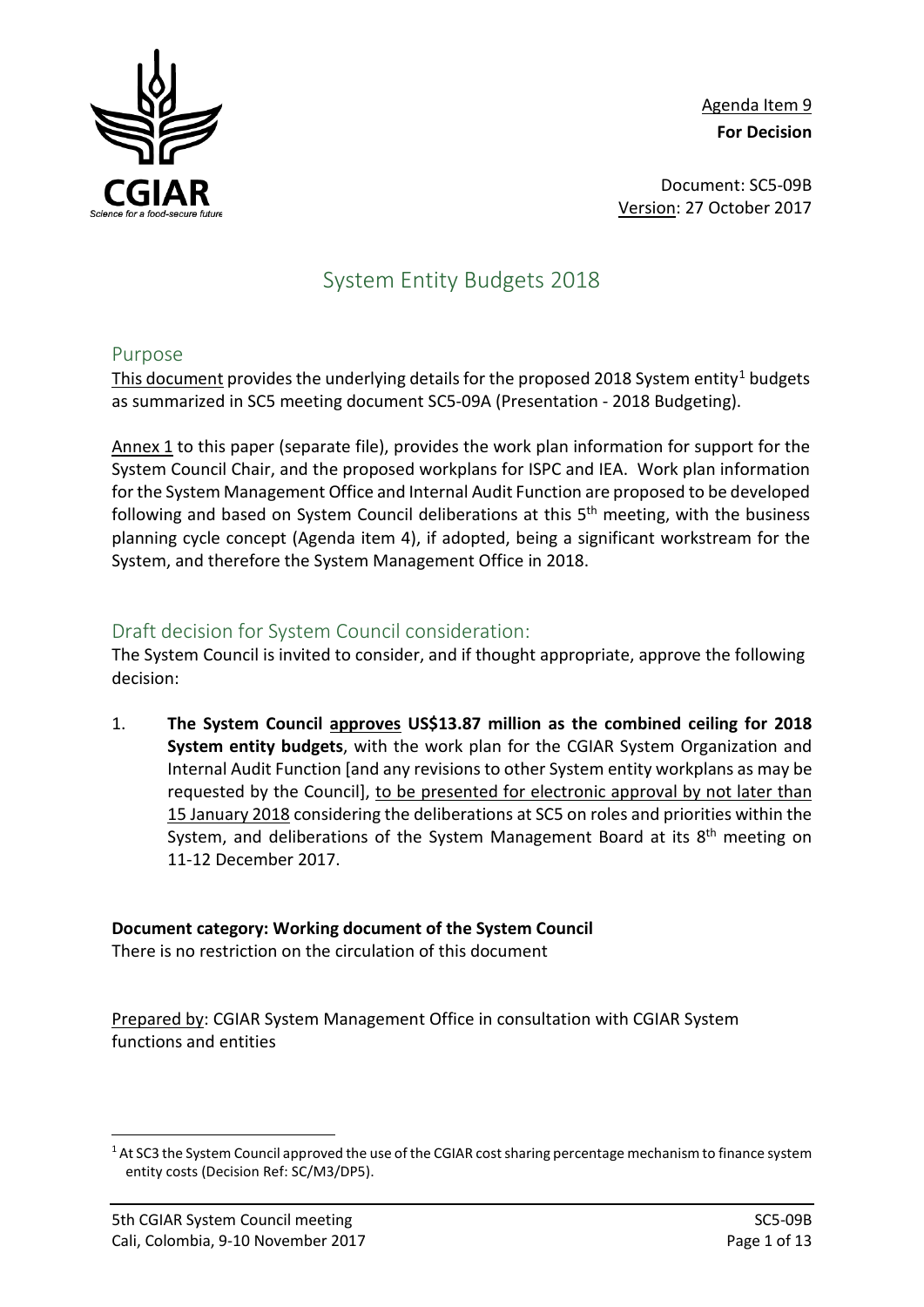## Part A - Introduction

- 1. Annually, the System Council approves System entity/function budgets based upon a proposal submitted by the System Management Board.<sup>[2](#page-1-0)</sup>
- 2. Based on decisions of the System Council in 2016, the System operates according to the following budgeting framework for System entities and functions:

| <b>System entity/function</b> |                                                                             |  |  |  |  |
|-------------------------------|-----------------------------------------------------------------------------|--|--|--|--|
| <b>Entity</b>                 | Sub-group 1                                                                 |  |  |  |  |
| No                            | 'System Council' budget group                                               |  |  |  |  |
| $\mathbf{1}$                  | <b>System Council</b> - includes SC Support, SC and committee meeting costs |  |  |  |  |
| 2                             | Independent Science and Partnership Council                                 |  |  |  |  |
| 3                             | <b>Independent Evaluation Arrangement</b>                                   |  |  |  |  |
|                               | Sub-group 2                                                                 |  |  |  |  |
|                               | 'System Organization' budget group                                          |  |  |  |  |
| 4                             | <b>System Management Board</b>                                              |  |  |  |  |
| 5                             | <b>System Management Office</b>                                             |  |  |  |  |
| 6                             | <b>Trustee costs for CGIAR Trust Fund</b>                                   |  |  |  |  |
| 7                             | <b>CGIAR System Internal Audit Function</b>                                 |  |  |  |  |
| 8                             | <b>General Assembly of Centers</b>                                          |  |  |  |  |
| 9                             | <b>CGIAR System Partnership Forum</b>                                       |  |  |  |  |

- 3. Based on the System Council's decision at SC3, financing of the 2018 System entity costs will be met through the continued application of the CGIAR System cost sharing percentage ('CSP') mechanism. Namely, the W1 funds disbursed for 2018 budgets will be replenished from collecting CSP on all CGIAR Research taking place during the same calendar year. If additional funding sources become available to any System entity, this shall consequently reduce the amount of W1 funding required and received.
- 4. As relevant to each entity or function's operating practices, it is proposed that the approved budgets be paid out of Window 1 ('W1') funds by end-January 2018, after relevant entities deduct from their respective payment request any balance of funds held at 31 December 2017 from the 2017 year.
- 5. The System Organization will report to the System Council on the final 31 December 2017 figures for each System entity by February 2018. This report will include information on funds disbursed out of the CGIAR Trust Fund, as adjusted for end 2017 balances held by System entities.

<span id="page-1-0"></span> $\frac{1}{2}$  $2$  Article 6.1(t)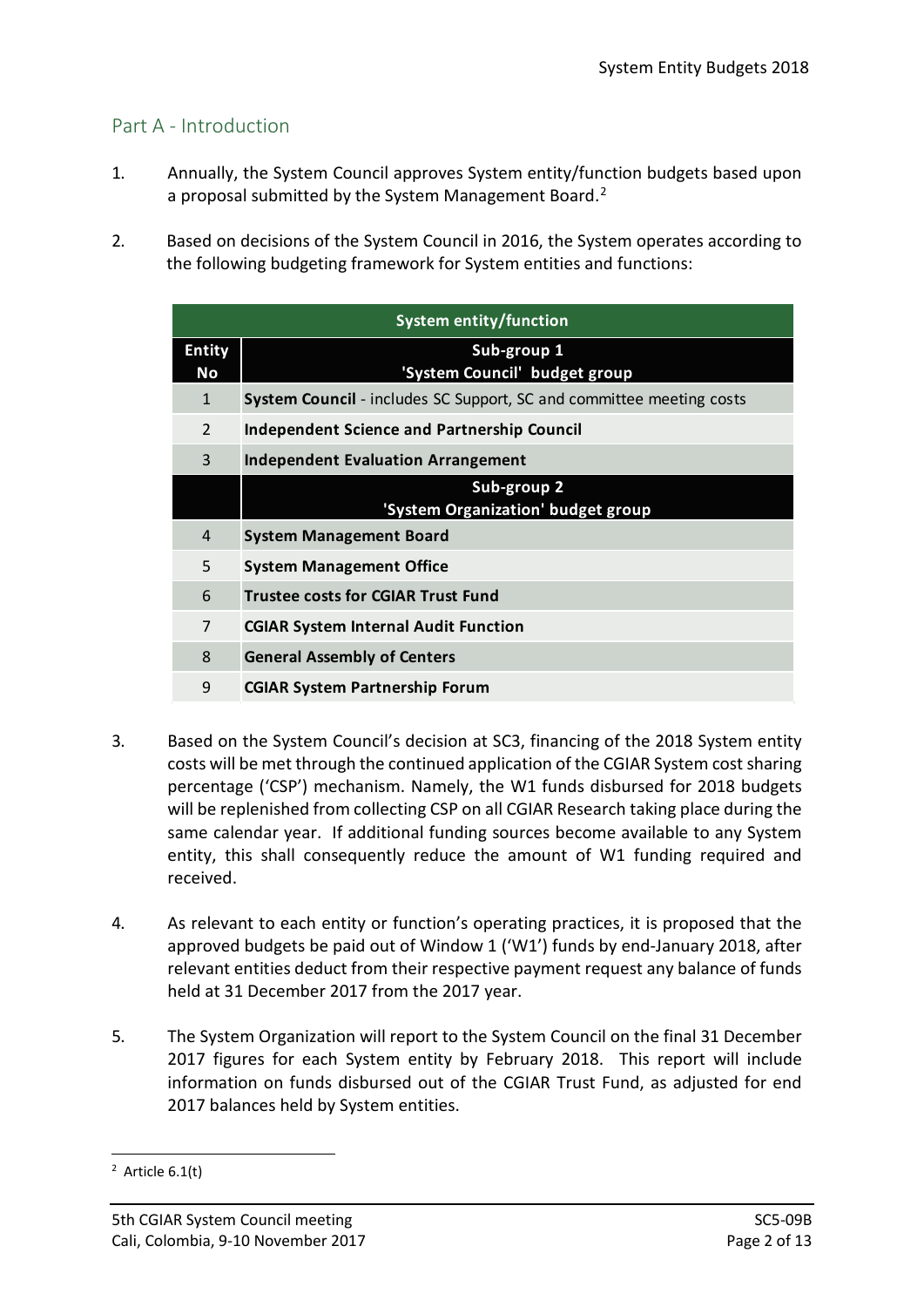# Part B - Overall budget analysis (\$US)

- 6. **The proposed CGIAR System budget ceiling for 2018 is \$13.87 million**, or approximately 1.6% of the proposed CGIAR Portfolio for 2018 (estimated at \$850 million - including all funding sources, W1/2, W3 and bilateral). This represents a minimum System entities budget decrease of \$2 million, or 14%, against the 2017 budget of \$16.24 million<sup>3</sup>.
- 7. **A summary of main line items by the 'CGIAR System'** (for all System entity and functions for 2018) and **then by the two sub-groups, 'System Council' and 'System Organization'** (as defined in Part A above) is presented in Table 1 below.

| <b>Budget Header</b>          | <b>System Council</b><br><b>CGIAR System</b> |      | <b>System</b><br><b>Organization</b> |  |
|-------------------------------|----------------------------------------------|------|--------------------------------------|--|
| Personnel                     | 7.98                                         | 2.49 | 5.49                                 |  |
| Board Fees & Insurance        | 0.55                                         | 0.35 | 0.21                                 |  |
| Consultants                   | 2.40                                         | 0.83 | 1.57                                 |  |
| <b>Travel</b>                 | 0.79                                         | 0.25 | 0.54                                 |  |
| <b>Operating Expenses</b>     | 1.09                                         | 0.03 | 1.07                                 |  |
| Site Mgmt. and Operation      | 0.22                                         | 0.00 | 0.22                                 |  |
| Publication                   | 0.08                                         | 0.05 | 0.03                                 |  |
| Depreciation                  | 0.07                                         | 0.00 | 0.07                                 |  |
| Partners                      | 0.12                                         | 0.11 | 0.01                                 |  |
| <b>Capacity Building</b>      | 0.10                                         | 0.05 | 0.05                                 |  |
| <b>Meetings and Workshops</b> | 0.49                                         | 0.25 | 0.24                                 |  |
| Total                         | 13.87                                        | 4.40 | 9.47                                 |  |

*Table 1 Proposed budget ceilings for the 'CGIAR System' budget group by main line item (US\$ million)*

- 8. Appendix 1 to this paper provides the same line item information for each of the 9 agreed System entities/functions. Appendix 2 provides a description of the 'budget header' categories.
- 9. Figure 1 (following) shows a comparison of the proposed 2018 budget ceilings with the approved 2017 budget and the relative share for each System entity/function.

<span id="page-2-0"></span><sup>-&</sup>lt;br>3 <sup>3</sup> The 2017 budget was approved by the System Council in November 2016. [http://www.cgiar.org/wp](http://www.cgiar.org/wp-content/uploads/2016/11/SC3-04_2017-FundingSystemEntities_17Nov2016.pdf)[content/uploads/2016/11/SC3-04\\_2017-FundingSystemEntities\\_17Nov2016.pdf](http://www.cgiar.org/wp-content/uploads/2016/11/SC3-04_2017-FundingSystemEntities_17Nov2016.pdf)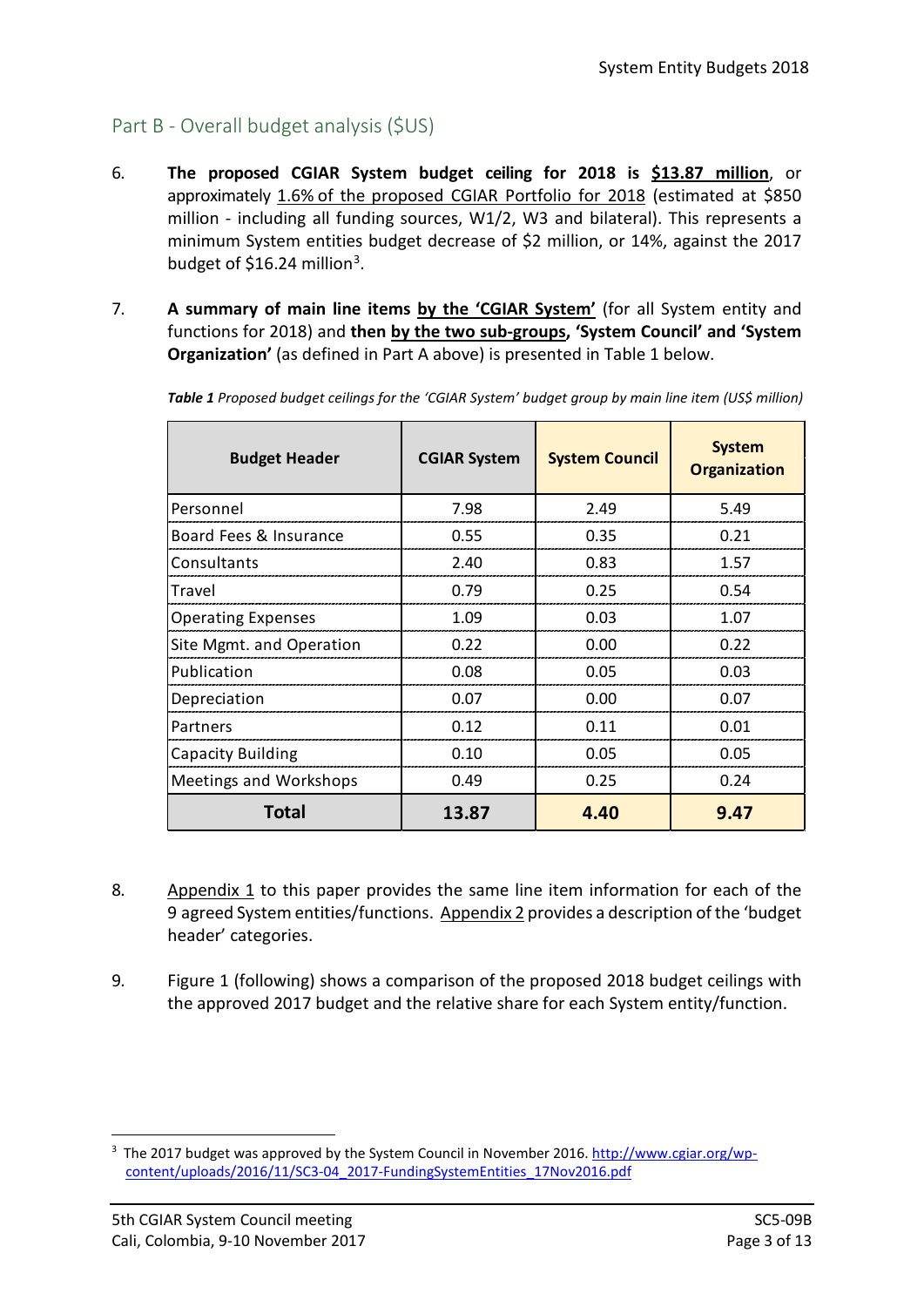

*Figure 1 CGIAR System entities/function costs 2018 (budget ceilings) compared to 2017 (budget) (% of total System Entities budget)*

10. Figure 2 below shows a comparison of 2015 and 2016 expenditures, 2017 budget and the 2018 proposed budget ceilings by System entity.

*Figure 2: CGIAR System costs in 2015 (actual), 2016 (actual), 2017 (budget) and 2018 (proposed budget ceilings) by entities (US\$ million)*



*\* Note – In respect of both Figure 1 and Figure 2 - System costs to support the Centers Shared Services CGIAR Internal Audit Unit were incorporated in 2015 and 2016 into the former Consortium budgets. The Consortium paid as a system cost a contribution of \$0.5 m in 2015 and \$0.6 million in 2016 towards the System-wide internal audit service, with Center sources co-funding operating expenses, and certain capacity building elements in addition. The 2017 amount shown in Figures 1 and 2 was also a contribution*  towards the total budget for the CGIAR IAU function *(which will end on 31 December 2017, and does not reflect the full cost to the System of the former shared service function. The 2018 proposed budget ceiling for the new System Internal Audit Function is the full amount proposed for the service. A 25% reduction on 2016 actuals thus arises.*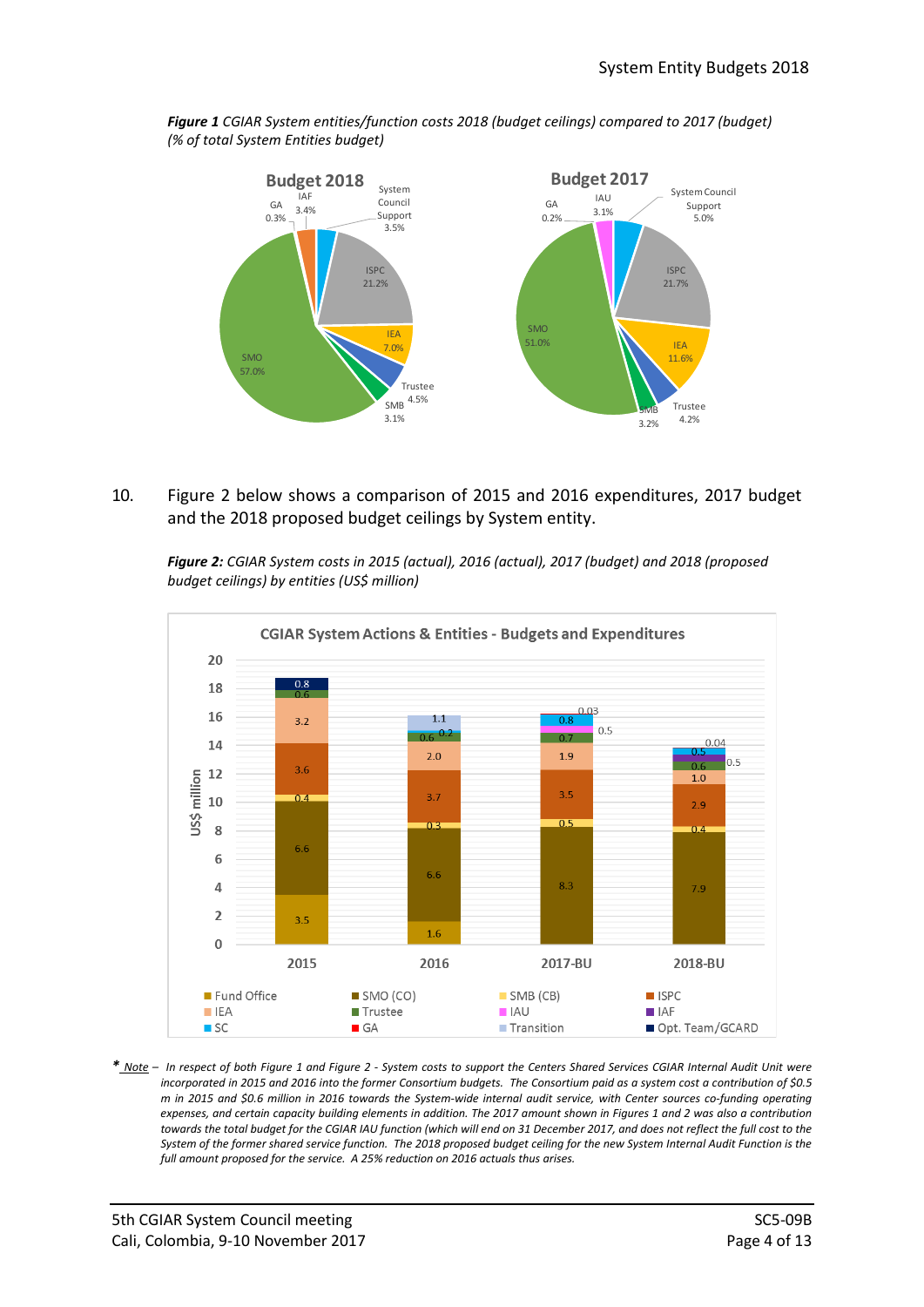11. What follows is an analysis by the sub-groups that make up the proposed combined budget ceiling envelope for the CGIAR System entity/function costs for 2018, pending discussions at SC5 on moving to a possible 4-year business planning cycle approach (refer agenda item 4, document SC5-04). If the business cycle proposal is adopted by the System Council, the System Management Board will provide for the approval of the System Council at its November 2018 meeting, multi-year business plans and budgets for a 4-year period starting January 2019 as part of a new business cycle.

## Part C - Consideration of specific system actions and entities for 2018

## Budget Sub Group 1 – 'System Council'

- 12. **The proposed System Council sub-group budget amounts to \$4.4 million for 2018**, and is comprised of the following System entities/functions:
	- a. System Council Support
	- b. ISPC
	- c. IEA
- 13. **This sub-group represents 32% of the overall 2018 CGIAR System costs budget**. A summary by main line items is presented in Table 2. A comparison to the 2017 budget is given with additional detail in each individual entity section that follows.

| <b>Budget Header</b>      | System<br>Council | <b>System</b><br><b>Council</b><br><b>Support</b> | <b>ISPC</b> | <b>IEA</b>  |  |
|---------------------------|-------------------|---------------------------------------------------|-------------|-------------|--|
| Personnel                 | 2.49              | 0.31                                              | 1.64        | 0.55        |  |
| Board Fees & Insurance    | 0.35              | 0.01                                              | 0.34        |             |  |
| Consultants               | 0.83              | 0.03                                              | 0.43        | 0.37        |  |
| Travel                    | 0.25              | 0.11                                              | 0.12        | 0.03        |  |
| <b>Operating Expenses</b> | 0.03              | 0.001                                             | 0.02        | 0.01        |  |
| Site Mgmt. and Operation  |                   |                                                   |             |             |  |
| Publication               | 0.05              | 0.001                                             | 0.04        | <u>በ በ1</u> |  |
| Depreciation              |                   |                                                   |             |             |  |
| Partners                  | 0.11              |                                                   | 0.11        |             |  |
| Capacity Building         | 0.05              |                                                   | 0.05        |             |  |
| Meetings and Workshops    | 0.25              | 0.03                                              | 0.22        |             |  |
| <b>Total</b>              | 4.40              | 0.49                                              | 2.94        | 0.97        |  |

*Table 2 Proposed budget for the System Council budget sub-group by major line item and entities (US\$ million)*

14. To summarize, the 'System Council' sub-group budget is comprised of personnel (\$2.49 million); board fees & insurances (\$0.35 million); consultants (\$0.83 million); travel (\$0.25 million); operating expenses (\$0.03 million); publications (\$0.05 million); partners (\$0.11 million); capacity building (\$0.05 million), and meetings and workshops(\$0.25 million), with Appendix 2 sharing details of these categories.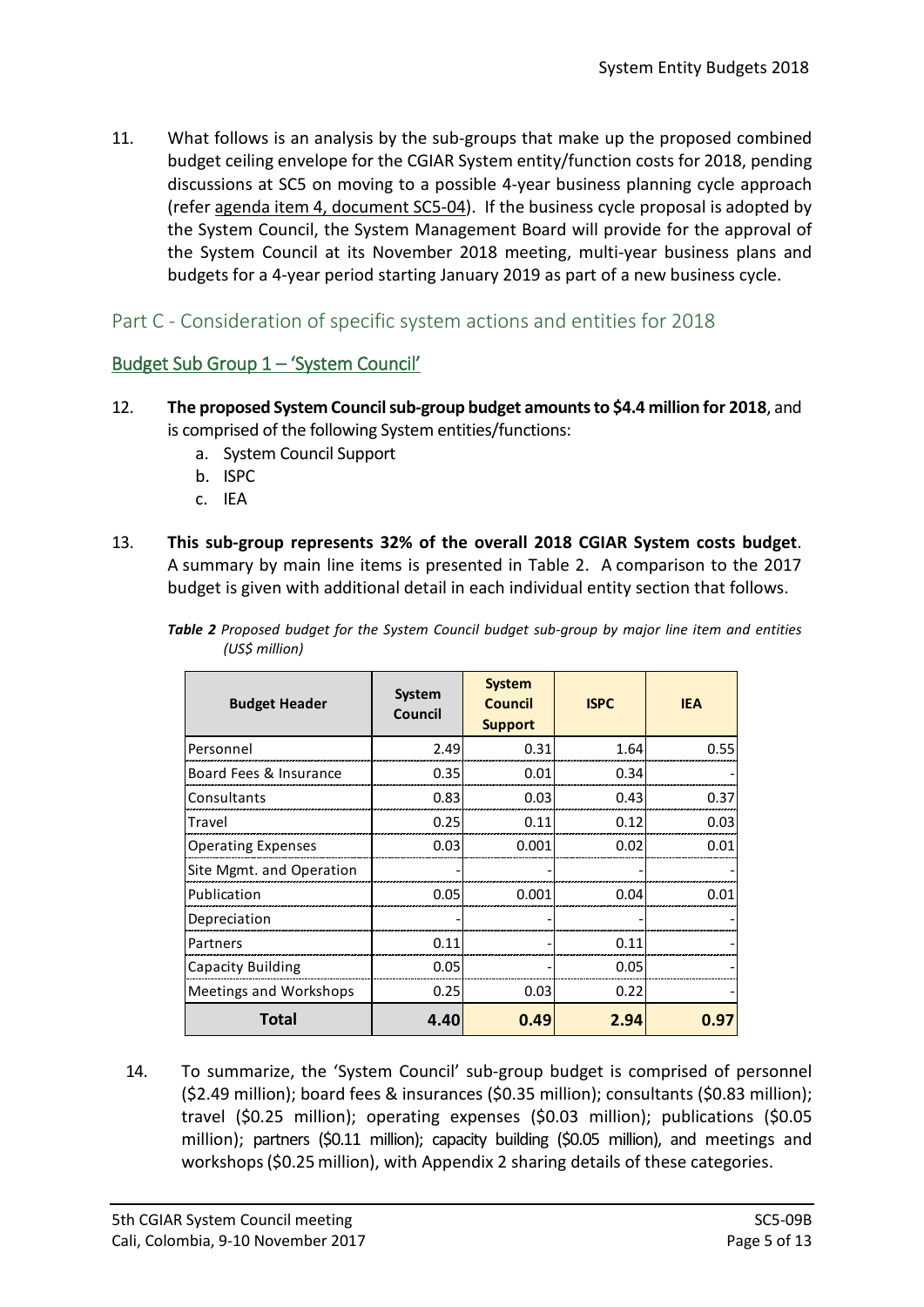### **a. System Council Support**

- 15. The proposed 2018 budget for the System Council is **\$0.49 million** (refer Table 2 before) and comprises \$0.37 million to support costs to the System Council Chair's office pursuant to the Terms of Reference for the Chair approved at the  $1<sup>st</sup>$  System Council meeting; \$0.05 million for five developing country representatives including alternates to attend System Council meetings as set out in the CGIAR System Framework; a provision of up to \$0.01 million honoraria for non-CGIAR affiliated independent members of the System Council's planned Assurance Oversight Committee[4](#page-5-0); a provision for consultancy services that may be required to support the work of the System Council during 2018 in the amount of \$0.03 million; and meetings and workshop costs of \$0.03 million. In addition, small operational and publication amounts are included (\$0.002 million).
- 16. The support to the Chair's office of \$0.37 million includes the following:
	- a. Personnel costs spread across several individuals at diverse grade levels (secretarial, 'mid-level' and 'senior level');
	- b. Occasional short-term specialist consultants as required; and
	- c. Travel based on a total of 4 CGIAR trips/year by the Chair and supportstaff.
- 17. These costs exclude the Chair's personal time expended on CGIAR matters, estimated by the World Bank to average around a day a week. They also exclude the time of World Bank staff working on CGIAR system-wide matters in itsrole as a Funder, or as the Trustee of the CGIAR Trust Fund (with the latter covered below).

#### **b. Independent Science and Partnership Council**

- 18. The proposed 2018 budget ceiling for the ISPC is **\$2.94 million** (the ISPC's 'scenario 2' as set out in the separate Annex 1 for this paper, and discussed below), and is comprised of personnel (\$1.64 million); board fees and insurance (\$0.34 million); consultants (\$0.43 million); travel (\$0.12 million); operating expenses (\$0.02 million); publications (\$0.04 million); partners (\$0.11 million); capacity building (\$0.05 million) and meetings and workshops (\$0.22 million). This represents a decrease of \$0.58 million, or 16% against the 2017 budget of \$3.52 million. The actual expenditure by the ISPC in 2016 was \$3.73 million, *refer Figure 2 above*.
- 19. By reason that the System Council intends to put in place updated terms of reference for its scientific advisory function (with decision making expected on the scope of this function at SC5), ISPC proposed two different budget versions.

<span id="page-5-0"></span> <sup>4</sup> Whilst the CGIAR System Framework proposes a System Council 'Audit and Risk Committee', this is identical nomenclature to the System Management Board's 'Audit and Risk Committee'. In SC5 meeting papers on a CGIAR System Risk Management Framework (agenda item 10), the proposal is made to change the name of the System Council's committee to both avoid confusion, and better reflect the higher-level assurance function provided by the System Council's committee.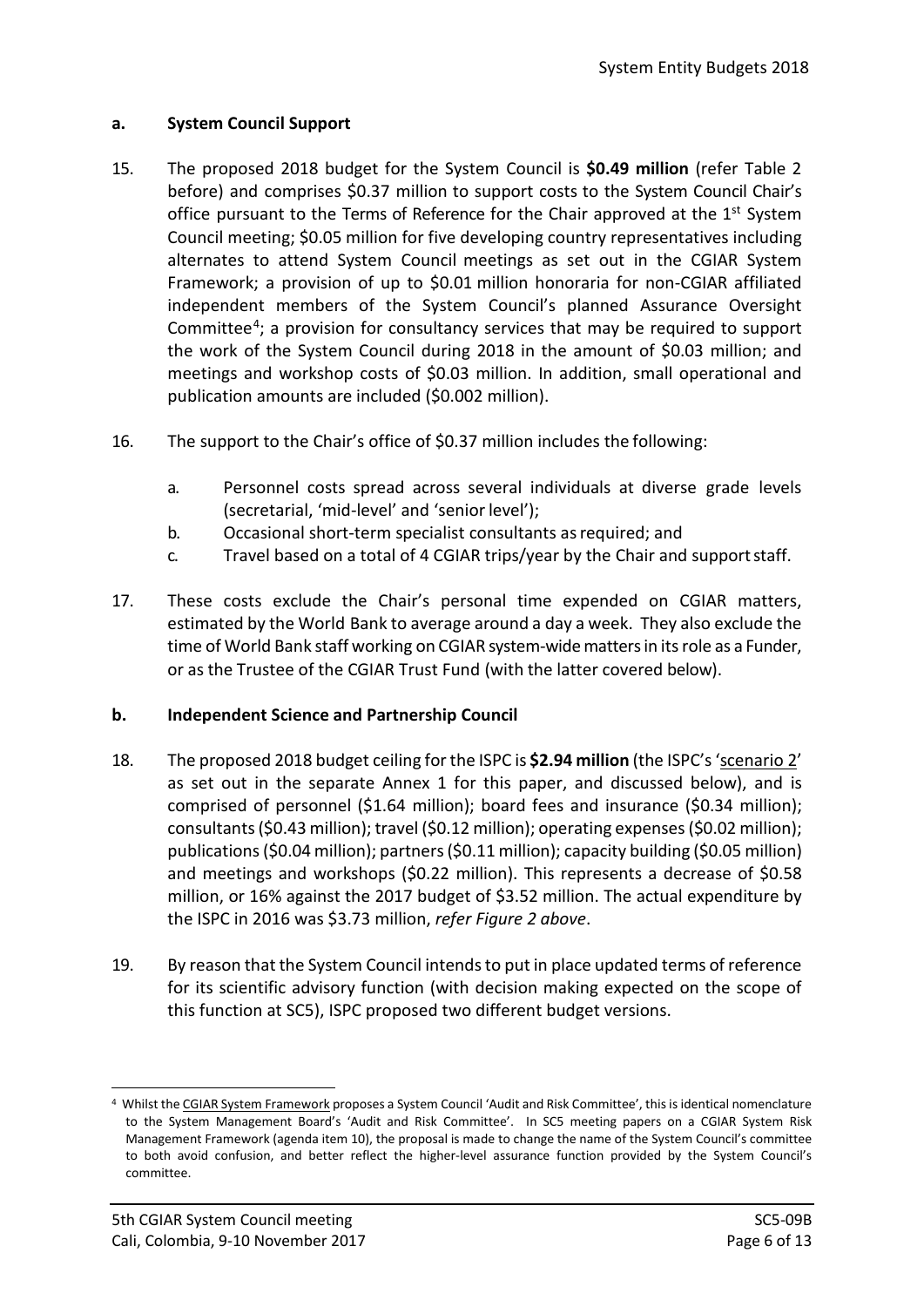20. As noted above, 'Scenario 2' is used in this budget proposal with 'Scenario 1' being slightly higher at \$3.14 million. A revised figure for 2018 may need to be determined following the November System Council discussion the terms of reference for the System's science advisory function.

### **c. Independent Evaluation Arrangement**

- 21. The proposed 2018 budget ceiling for the IEA is **\$0.97 million**, and is comprised of personnel (\$0.55 million); consultants (\$0.37 million); travel (\$0.028 million); operating expenses (\$0.01 million); and publications (\$0.01 million). This represents a decrease of \$0.91 million, or 48% against the 2017 budget of \$1.88 million. The actual expenditure by the IEA in 2016 was \$1.98 million, refer Figure 2 above.
- 22. As for the ISPC, the System Council's deliberations at SC5 are expected to include decision making on the scope of the System's independent evaluation arrangements on a forward-looking basis. A revised figure for 2018 may need to be determined following the November System Council discussion on the scope of those arrangements.

## **Budget Sub Group 2 – 'CGIAR System Organization'**

- 23. **The proposed System Organization sub-group budget amounts to \$9.47 million for 2018**, and is comprised of the following System entities/functions:
	- a. System Management Board;
	- b. System Management Office;
	- c. Trustee services costs;
	- d. Internal Audit Function (including associated Internal Audit Support Service);
	- e. General Assembly of Centers; and
	- f. Partnership Forum.
- 24. **This sub-group represents 68% of the overall 2018 CGIAR System entities/functions budget**. A summary by main line items for each entity is presented in Table 3 (following).
- 25. By way of summary, the 'System Organization' sub-group budget, is comprised of: personnel (\$5.49 million); board fees & insurances (\$0.21 million); consultants (\$1.57 million); travel (\$0.54 million); operating expenses (\$1.07 million); site management (\$0.22 million); publications (\$0.03 million); depreciation related to the System's agreed conversion to the IFRS accounting standards (\$0.07 million); partners (\$0.01 million); capacity building (\$0.05 million); and meetings and workshops (\$0.24 million).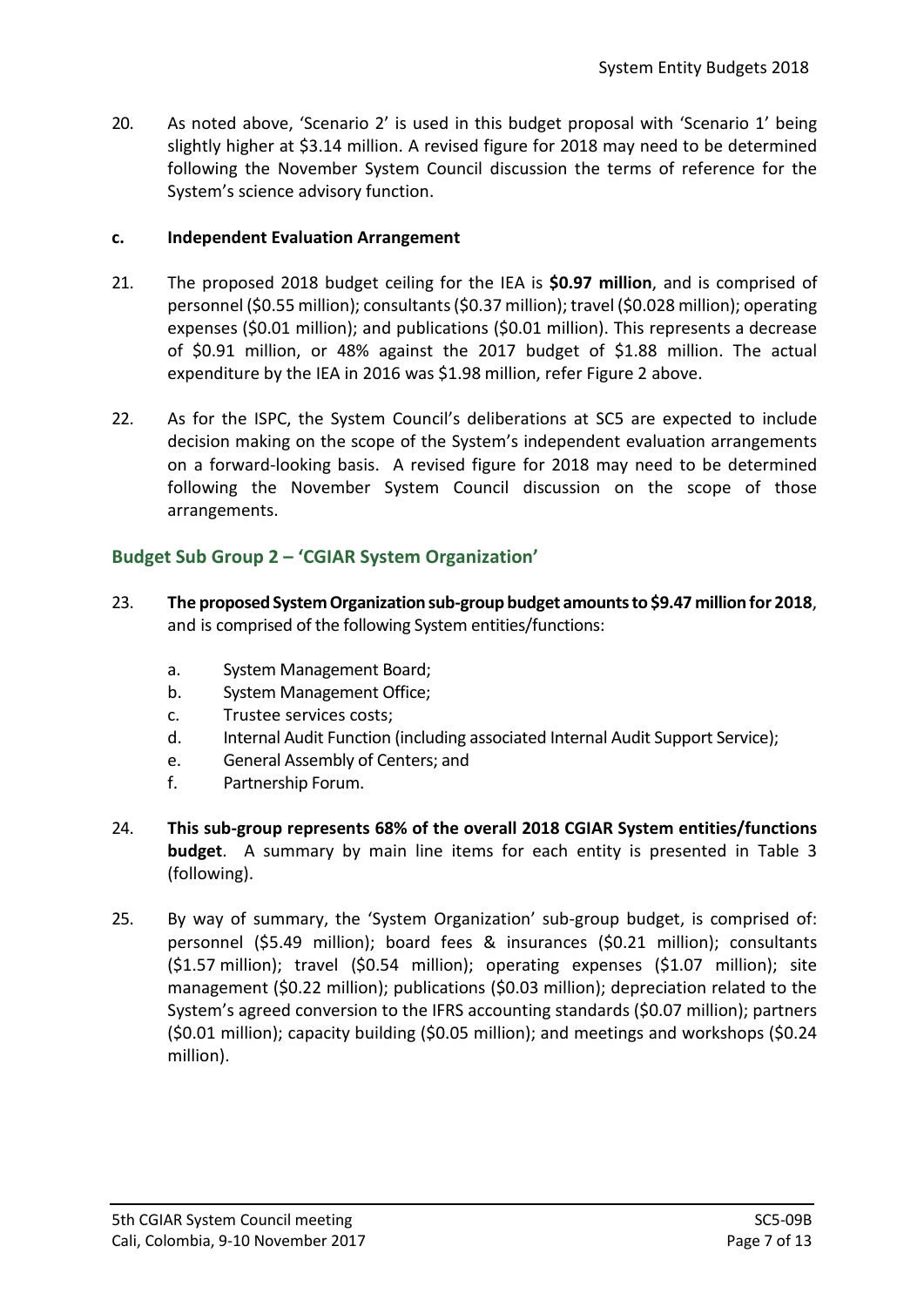| Table 3 Proposed budget ceiling for the 'System Organization' budget sub-group by major line item and entities (US\$ million) |  |  |  |
|-------------------------------------------------------------------------------------------------------------------------------|--|--|--|
|-------------------------------------------------------------------------------------------------------------------------------|--|--|--|

| <b>Budget Header</b>      | System<br><b>Organization</b> | <b>System</b><br><b>Management</b><br><b>Board</b> | <b>System</b><br><b>Management</b><br><b>Office</b> | <b>Trustee</b> | <b>Internal</b><br><b>Audit</b><br><b>Function</b> | <b>General</b><br><b>Assembly</b> | <b>Partnership</b><br><b>Forum</b> |
|---------------------------|-------------------------------|----------------------------------------------------|-----------------------------------------------------|----------------|----------------------------------------------------|-----------------------------------|------------------------------------|
| Personnel                 | 5.49                          |                                                    | 5.12                                                |                | 0.36                                               |                                   |                                    |
| Board Fees & Insurance    | 0.21                          | 0.21                                               |                                                     |                |                                                    |                                   |                                    |
| Consultants               | 1.57                          | 0.03                                               | 1.50                                                |                | 0.04                                               |                                   |                                    |
| Travel                    | 0.54                          | 0.12                                               | 0.39                                                |                | 0.02                                               | 0.01                              |                                    |
| <b>Operating Expenses</b> | 1.07                          | 0.04                                               | 0.37                                                | 0.63           | 0.03                                               |                                   |                                    |
| Site Mgmt. and Operation  | 0.22                          |                                                    | 0.22                                                |                |                                                    |                                   |                                    |
| Publication               | 0.03                          |                                                    | 0.03                                                |                |                                                    |                                   |                                    |
| Capital                   |                               |                                                    |                                                     |                |                                                    |                                   |                                    |
| Depreciation              | 0.07                          |                                                    | 0.07                                                |                |                                                    |                                   |                                    |
| Partners                  | 0.01                          |                                                    |                                                     |                |                                                    | 0.01                              |                                    |
| <b>Capacity Building</b>  | 0.05                          |                                                    | 0.03                                                |                | 0.02                                               |                                   |                                    |
| Meetings and Workshops    | 0.24                          | 0.04                                               | 0.18                                                |                |                                                    | 0.03                              |                                    |
| Overhead                  |                               |                                                    |                                                     |                |                                                    |                                   |                                    |
| Contingency               |                               |                                                    |                                                     |                |                                                    |                                   |                                    |
| <b>Total</b>              | 9.47                          | 0.44                                               | 7.90                                                | 0.63           | 0.47                                               | 0.04                              |                                    |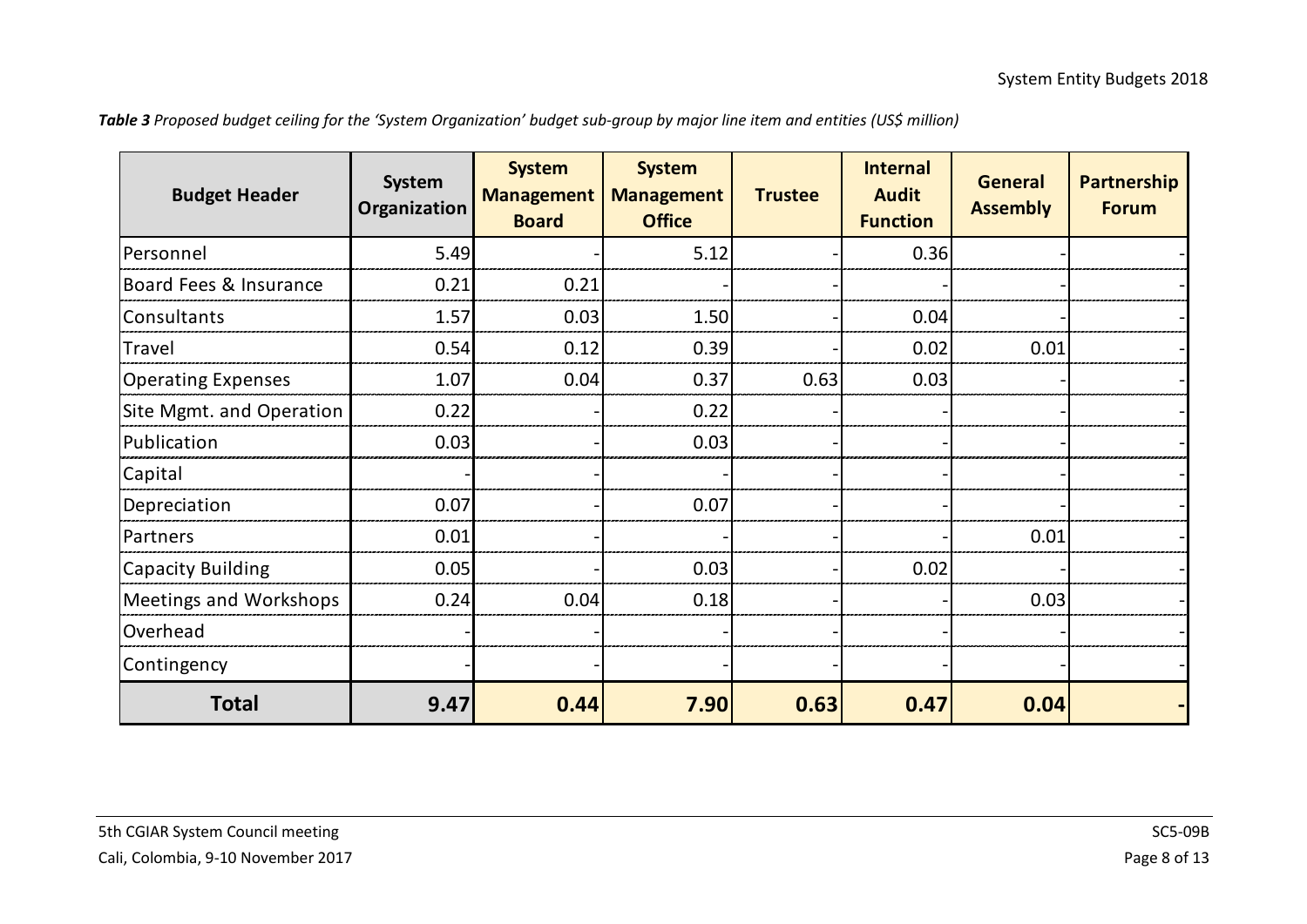#### **a. System Management Board**

26. The proposed 2018 budget for the System Management Board is **\$0.44 million**, and is comprised of board fees and insurance (\$0.21 million); consultants (\$0.03 million); travel (\$0.12 million); operating expenses (\$0.04 million); and meetings and workshops (\$0.04 million). This represents a decrease of \$0.08 million or 16% over the 2017 budget of \$0.52 million.

## **b. System Management Office**

- 27. The proposed 2018 budget ceiling for the System Management Office is **\$7.9 million**, and is comprised of personnel (\$5.12 million); consultants (\$1.5 million); travel (\$0.39 million); operating expenses (\$0.37 million); site management and operations (\$0.22 million); publications (\$0.03 million); depreciation as a result of the System's agreement under the CGIAR Financial Guidelines to complete IFRS conversion<sup>[5](#page-8-0)</sup> (\$0.07 million); capacity building (\$0.03 million); and meetings and workshops (\$0.18 million). This represents a decrease of \$0.38 million or 5% against the 2017 budget of \$8.28 million.
- 28. If the proposed 2018 budget is realized, this will deliver a reduction of 21% (2018 proposed budget compared to 2015 actual) in nominal terms compared to the combined Fund Office and Consortium Office actual expenditures of \$9.97 million in 2015 (with 2016 a transition year and hence not directly comparable).

### **c. CGIAR Trust Fund services (costs associated with the Trustee)**

29. The proposed 2018 budget for the Trustee is **\$0.63 million**, and is comprised entirely of operating expenses. This represents a decrease of \$0.06 million, or 8.7% against the 2017 budget of \$0.69 million, refer Figure 2 above. In view of Funder discussions on the possibility of introducing Flagship-earmarking through Window 2, the Trustee expressed concern that such an initiative, if possible for the Trustee to manage, would increase transaction costs.

#### **d. Internal Audit Function**

30. The proposed budget ceiling for the CGIAR System's new Internal Audit Function, to be established with effect from 1 January 2018, **is \$0.47 million**. The budget is comprised of: personnel (\$0.36 million); consultants (\$0.04 million); travel (\$0.02 million); operating expenses which includes payment of a System-wide software platform to underpin quality and comparability across the System (\$0.03 million); and Center-facing capacity building (\$0.016 million). The budget proposal includes a modest Internal Audit Support Service role to provide continuing professional practice guidance to

<span id="page-8-0"></span> <sup>5</sup> In CGIAR Financial Guidelines Series No.2, Accounting Policies and Reporting Practices Manual, the System agreed all non-US based Centers to transition from generally accepted accounting standards to the International Financial Reporting Standards. Between the Centers, agreement has been reached to achieve IFRS conversation for the 2017 financial statements, which will be approved in 2018. The System Organization's financial statements will similarly be converted to IFRS reporting, which results in additional depreciation requirements.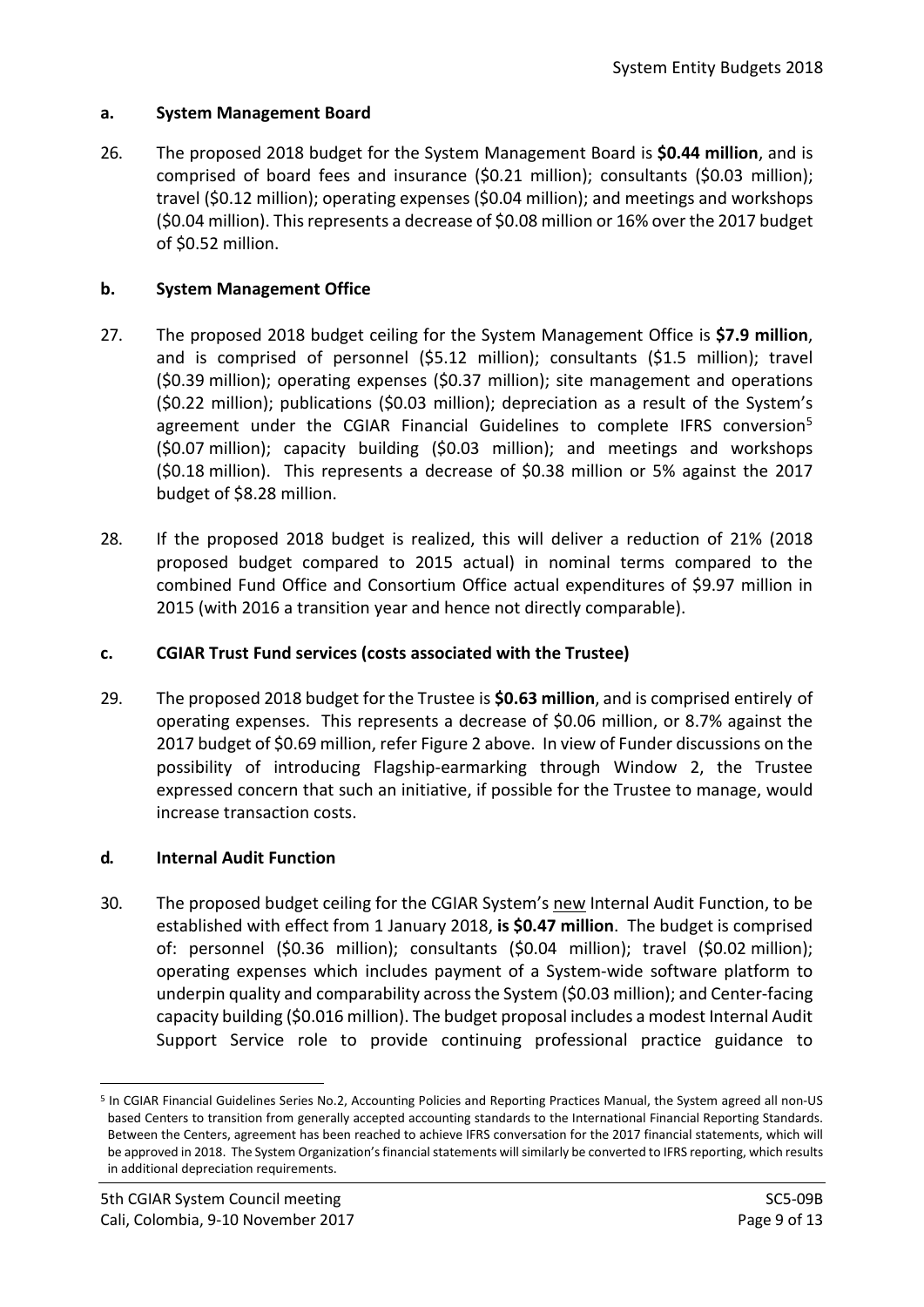Center/regional Internal Audit functions to support these functions continuing to meet international standards.

- 31. As background to the establishment of this new CGIAR System Internal Audit Function, the CGIAR System Framework ("Framework) and Charter of the CGIAR System Organization ("Charter") contemplate that the System Management Board will approve terms of reference and the process for fulfilling the Internal Audit Function, based upon input received from the System Council and considering the audit arrangements of the Centers. [6](#page-9-0) The System Management Board's Audit and Risk Committee ("ARC") has been mandated to develop that proposal in full collaboration with the Centers.
- 32. **The proposed TOR for the CGIAR System's Internal Audit Function is presented for System Council inputs at SC5 (meeting document SC5-10, Annex B.2) before final consideration at the System Management Board's 11-12 December 2017 SMB8 meeting**. Approval by the System Management Board of the new Internal Audit Function terms of reference will end the service of the CGIAR Shared Services Internal Audit Unit ('CGIAR IAU'), the work flow of which has been reducing over time as Centerown and/or regional internal audit functions take up Center-specific needs. Based on the transition nature of 2017, 2016 budget actuals (\$0.64 million) are a more appropriate comparator of costs. The proposed 2018 budget represents a budget efficiency for System internal audit and assurance services of 26%.

## **General Assembly of Centers**

- 33. The proposed budget for 2018 is increased (**\$0.04 million**) from the 2017 budget (\$0.03 million) based upon 2017 activities. One General Assembly meeting took place in January 2017 in London and an adhoc workshop was attended by Center Director Generals and Board Chairs in July 2017 in Amsterdam. The budget is comprised of: travel (\$0.005 million); partners (\$0.01 million); and co-funding of meetings & workshops (\$0.025 million). Most of the costs of the General Assembly are travel costs, and these are paid by the Centers themselves.
- 34. The System Management Office will continue to provide overall operational and meeting venue support as requested by the General Assembly. Therefore, the small budget will cover meeting venue costs and other expenditures. (Table 3, above)

## **Partnership Forum**

35. Article 12 of the Framework describes the Partnership Forum, with Article 12.2 specifying that the "Partnership Forum shall be convened by the System Organization at least every three years". Recognizing that 2017 and 2018 are the first two years of operation of the new CGIAR governing arrangements, and the research activities are focused on the launch in January 2017 of the 2017-2022 CGIAR Portfolio, it is not anticipated that a Partnership Forum will be held during the 2018 year. Therefore, as for 2017, no budget provision is proposed for 2018.

<span id="page-9-0"></span> <sup>6</sup> Article 8.1(i) of the Charter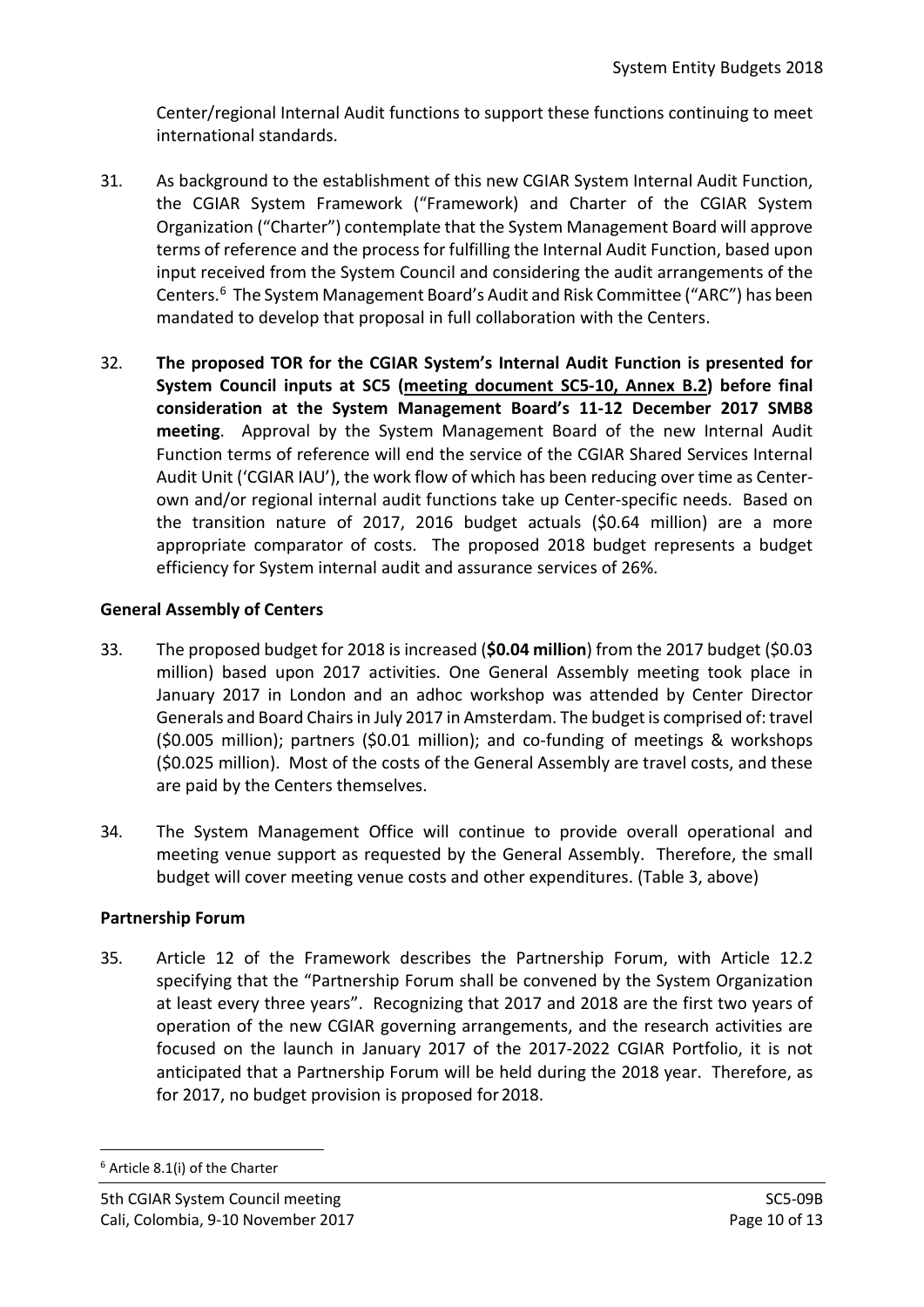## Part D - Means of funding System entities and functions

- 36. In 2016, System entity/function costs of \$16.1 million were paid with \$15.6 million CSP collected from all funding sources, which represents a coverage of 97%. For 2017 it is anticipated that System entity/function costs will be fully paid with the collected CSP.
- 37. To provide funds to System entities which do not carry reserves, Window 1 ('W1') funds shall be disbursed at the beginning of each calendar year, or as and when necessary. Such W1 funds will be replenished from collecting CSP on all CGIAR Research taking place during the same calendar year. If additional funding sources become available to any System entity/function, they are reported accordingly and consequently reduce the amount of W1 funding required.
- 38. The System Management Office carries the responsibility to provide assurance to the System Management Board and the System Council that all bilateral projects (except for the few remaining legacy projects and for research outside of the SRF) submit CSP annually in a timely fashion, and to provide cashflow as needed to relevant System entities/functions in line with the System Council approved budgets.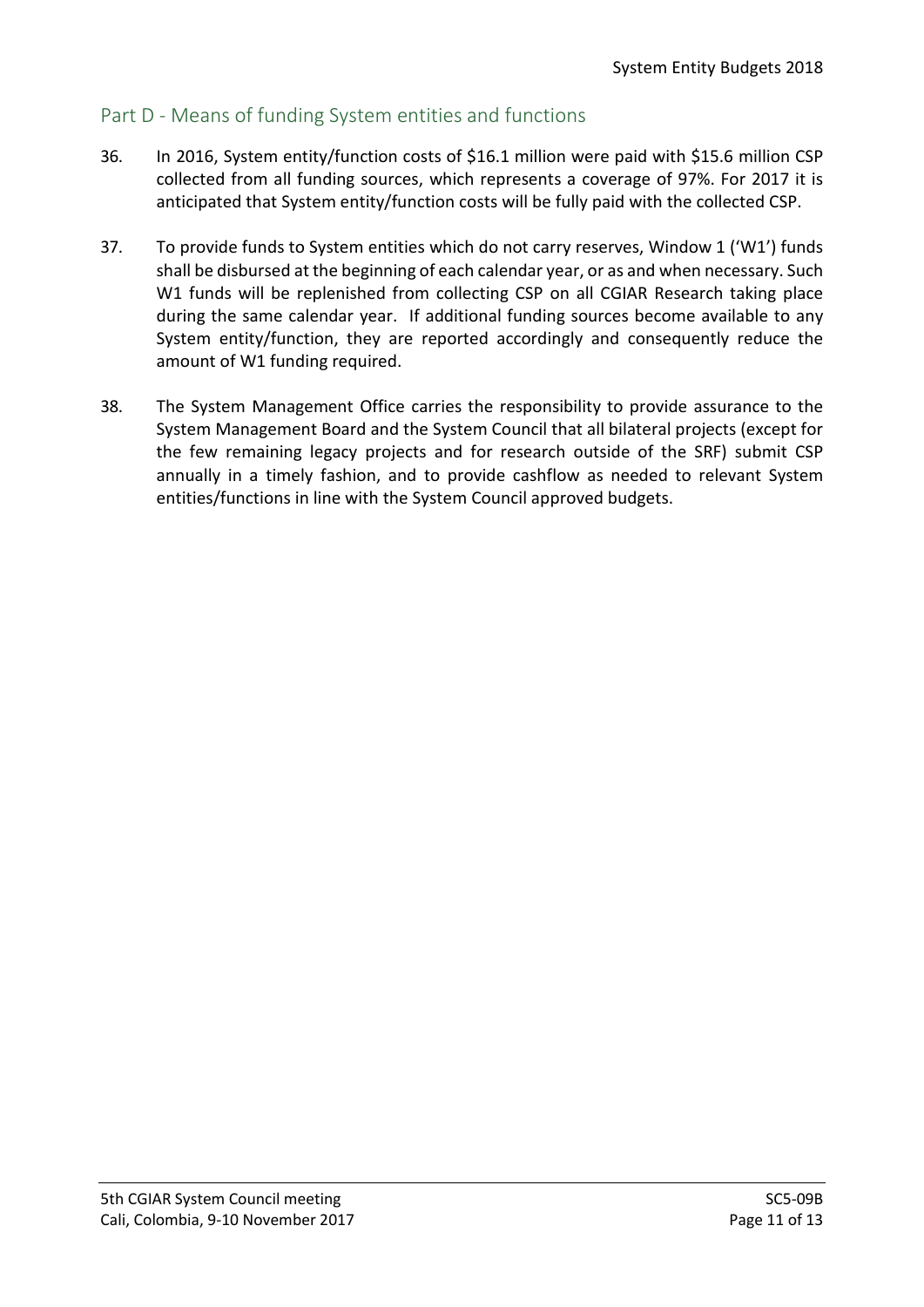| <b>Budget Header</b>      | <b>CGIAR</b><br>System | <b>System</b><br><b>Council</b><br><b>Support</b> | <b>ISPC</b><br>V <sub>2</sub> | <b>IEA</b> | <b>System</b><br><b>Board</b> | <b>System</b><br><b>Management   Management</b><br><b>Office</b> | <b>Trustee</b> | <b>Internal</b><br><b>Audit</b><br><b>Function</b> | General<br><b>Assembly</b> | <b>Partnership</b><br><b>Forum</b> |
|---------------------------|------------------------|---------------------------------------------------|-------------------------------|------------|-------------------------------|------------------------------------------------------------------|----------------|----------------------------------------------------|----------------------------|------------------------------------|
| Personnel                 | 7.98                   | 0.31                                              | 1.64                          | 0.55       |                               | 5.12                                                             |                | 0.36                                               |                            |                                    |
| Board Fees & Insurance    | 0.55                   | 0.01                                              | 0.34                          |            | 0.21                          |                                                                  |                |                                                    |                            |                                    |
| <b>Consultants</b>        | 2.40                   | 0.03                                              | 0.43                          | 0.37       | 0.03                          | 1.50                                                             |                | 0.04                                               |                            |                                    |
| Travel                    | 0.79                   | 0.11                                              | 0.12                          | 0.03       | 0.12                          | 0.39                                                             |                | 0.02                                               | 0.01                       |                                    |
| <b>Operating Expenses</b> | 1.09                   | 0.00                                              | 0.02                          | 0.01       | 0.04                          | 0.37                                                             | 0.63           | 0.03                                               |                            |                                    |
| Site Mgmt. and Operation  | 0.22                   |                                                   |                               |            |                               | 0.22                                                             |                |                                                    |                            |                                    |
| Publication               | 0.08                   | 0.00                                              | 0.04                          | 0.01       |                               | 0.03                                                             |                |                                                    |                            |                                    |
| Capital                   |                        |                                                   |                               |            |                               |                                                                  |                |                                                    |                            |                                    |
| Depreciation              | 0.07                   |                                                   |                               |            |                               | 0.07                                                             |                |                                                    |                            |                                    |
| Partners                  | 0.12                   |                                                   | 0.11                          |            |                               |                                                                  |                |                                                    | 0.01                       |                                    |
| Capacity Building         | 0.10                   |                                                   | 0.05                          |            |                               | 0.03                                                             |                | 0.02                                               |                            |                                    |
| Meetings and Workshops    | 0.49                   | 0.03                                              | 0.22                          |            | 0.04                          | 0.18                                                             |                |                                                    | 0.03                       |                                    |
| <b>Total</b>              | 13.87                  | 0.49                                              | 2.94                          | 0.97       | 0.44                          | 7.90                                                             | 0.63           | 0.47                                               | 0.04                       |                                    |

# Appendix 1 - CGIAR System master group budget for 2018 by entity (in US\$ million)